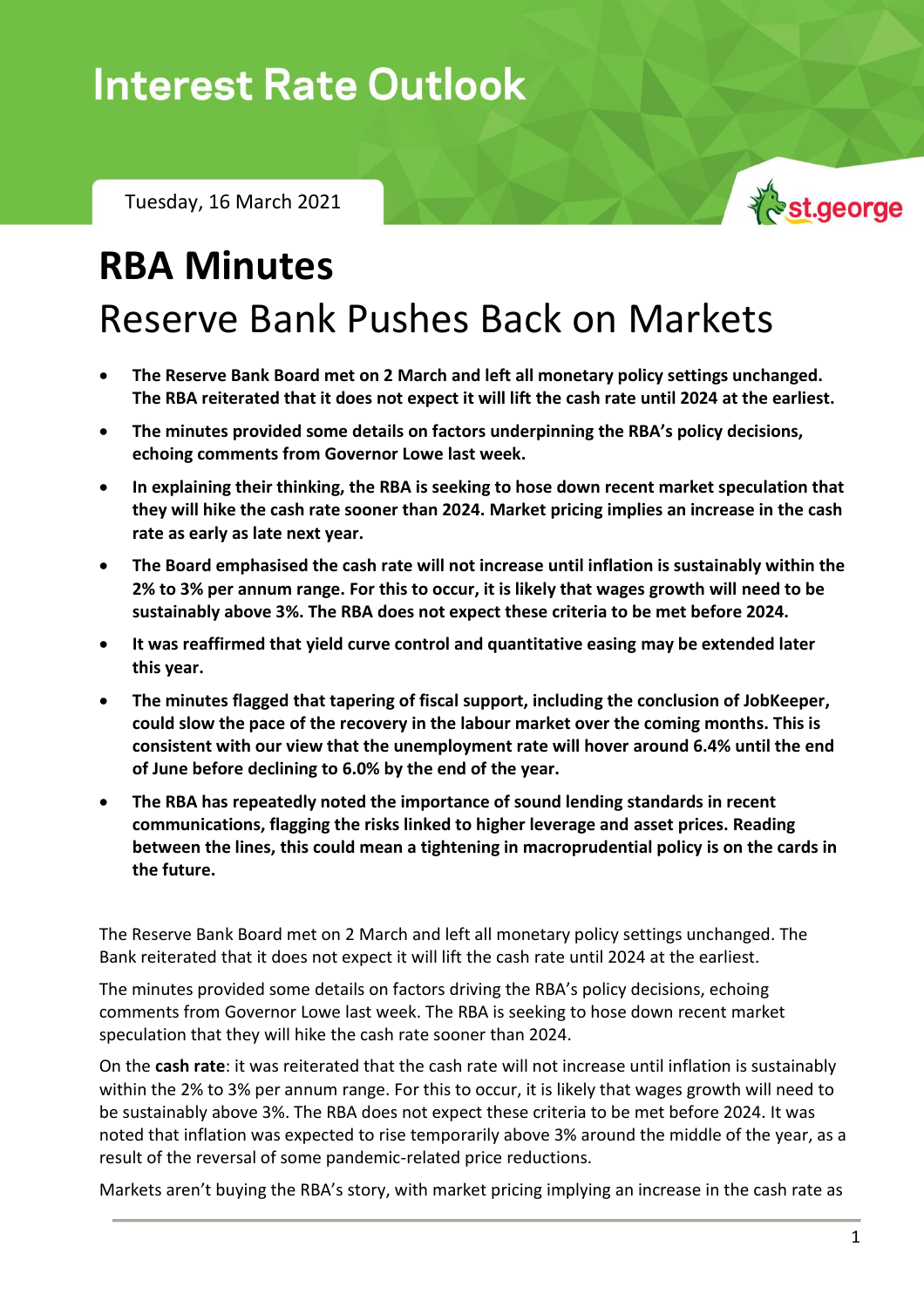early as late next year.

On **quantitative easing** (QE): the minutes reaffirmed that additional QE is possible. The program is currently due to expire in September, at which point the RBA will have purchased \$200bn of government bonds.

Markets are keeping a close eye on the QE program since bond yields lifted sharply over the past month or so. The RBA wants to bond yields to stay low to keep a lid on funding costs and the AUD. We expect the QE program is likely to be extended.

On **yield curve control** (YCC): the RBA is putting off making a decision on extending YCC, noting it would consider the question later in the year when it had more information about the economic recovery. The RBA will not consider removing the yield target completely or change the yield target of 10 basis points.

Markets have been speculating whether the RBA will roll the target on the 3-year bond from April 2024 to November 2024.

The minutes also provided colour on the RBA's perspective on developments in the economy.

The tapering of fiscal support, including the conclusion of JobKeeper at the end of March, was noted as an important near-term issue. The RBA flagged there may be a pause in the pace of improvement in the labour market. This is consistent with our view that the unemployment rate will hover around 6.4% until the end of June before declining to 6.0% by the end of the year.

The board noted that conditions are strong in the housing market, particularly in the detached housing sector in outer metropolitan and regional areas. The RBA has repeatedly noted the importance of sound lending standards in recent communications, flagging the risks linked to higher leverage and asset prices.

Governor Lowe has previously emphasised that the RBA does not target house prices but that other tools are better placed to address concerns over the housing market. This implies that a tightening in macroprudential policy could be on the cards in the future if the housing market shows signs of overheating. Importantly, the RBA has made it clear that it will not move the cash rate in response to developments in the housing market.

> **Matthew Bunny, Economist** Ph: 02-8254-0023